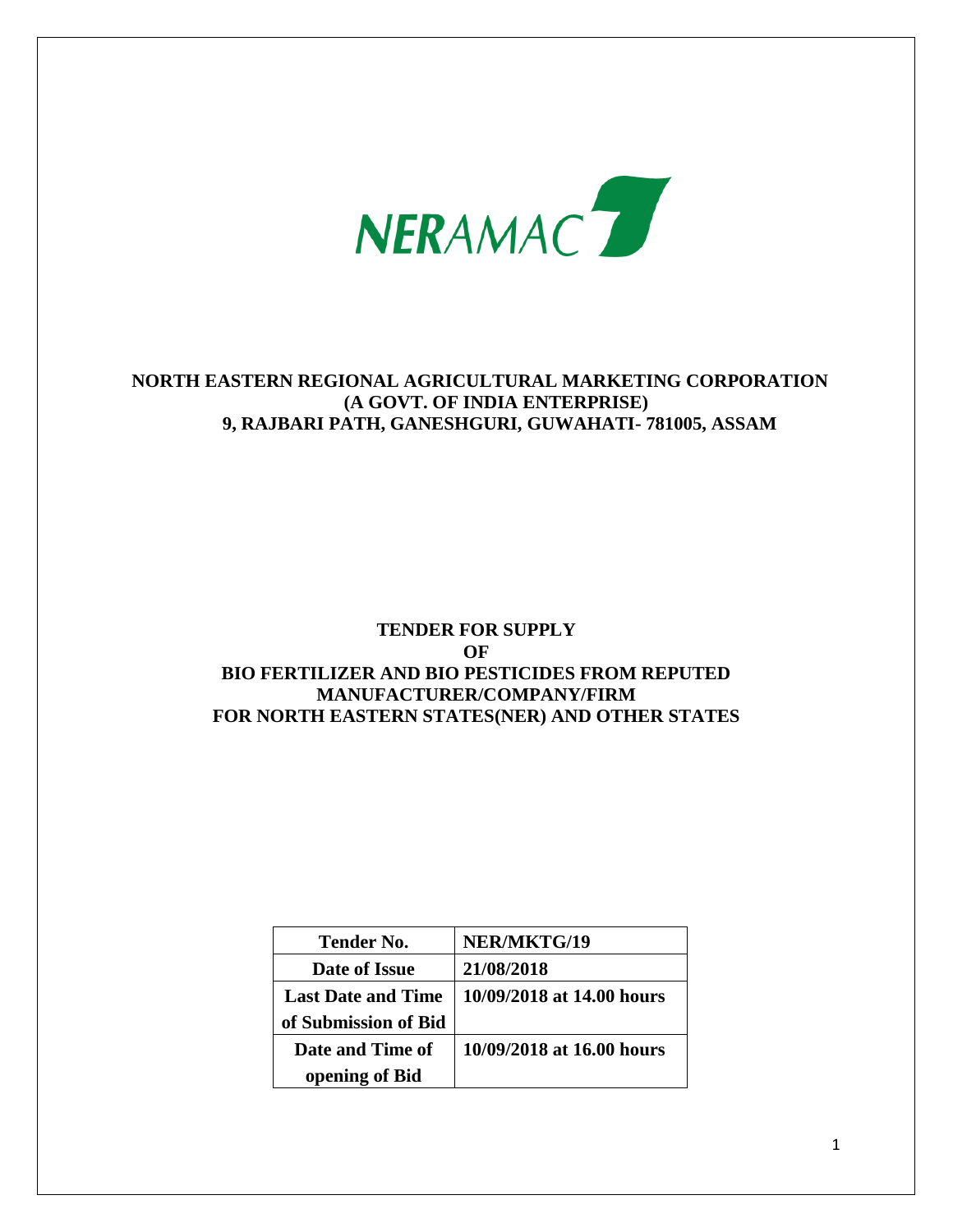#### **DISCLAIMER**

- 1. This document for supply of Bio Fertilizer and Bio Pesticides has the information of scope of work, eligibility requirements and details of the selection process amongst others for the successful bidder. The purpose of the Bid document is to provide interested parties with information that may be useful to them in eliciting their proposals pursuant to this Tender document.
- 2. This Bid Document is not an agreement. The scope of work and other information as well as the right and obligations of the successful Bidder shall be set out in a separate agreement to be executed between NERAMAC and the successful Bidder.
- 3. NERAMAC reserves the right to accept or reject any or all Bids without giving any reasons thereof.
- 4. NERAMAC shall not be responsible for any late receipt of applications for any reasons whatsoever. The applications received late will not be considered and returned unopened to the applicant.
- 5. NERAMAC may include any other item in the Scope of work at any time after consultation with applicants or otherwise.
- 6. The NERAMAC reserves the right to relax or waive any of the conditions stipulated in this document as deemed necessary in the best interest of the NERAMAC without assigning any reasons thereof.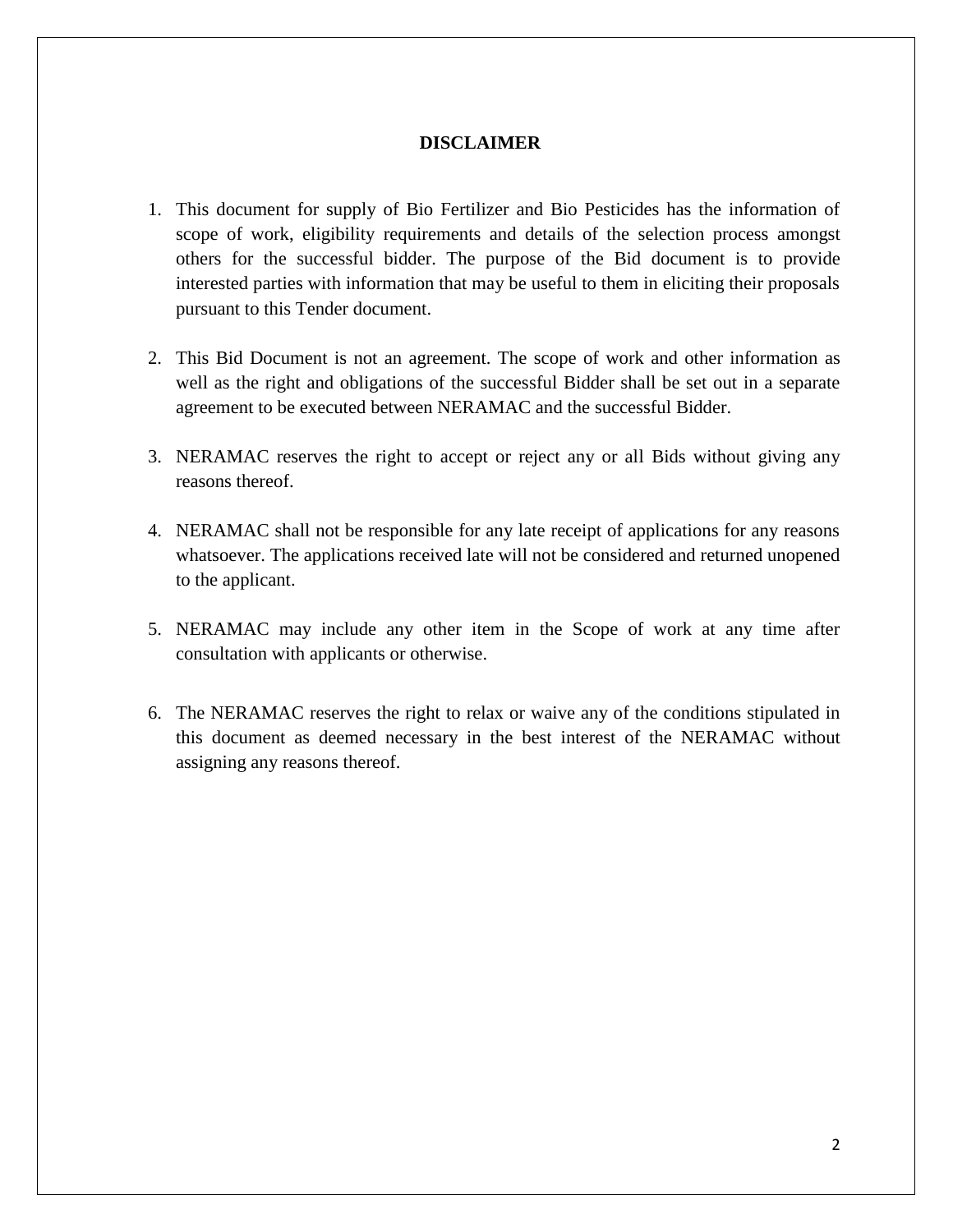# **INDEX**

| S.No.            | <b>Particulars</b>                            | Page No.       |
|------------------|-----------------------------------------------|----------------|
| 1.               | Invitation of Bid                             | $\overline{4}$ |
| 2.               | <b>Instructions to Bidder</b>                 | 5 <sup>5</sup> |
| 3.               | Scope of Work                                 | 6              |
| 4.               | <b>General Terms &amp; Conditions</b>         | 6              |
| 5.               | Special Terms & Conditions                    | $7 - 8$        |
| 6.               | <b>Qualification of Bidder</b>                | 8              |
| $\overline{7}$ . | <b>Payment Terms</b>                          | $8-9$          |
| 8.               | Submission of Bid                             | 9              |
| 9.               | Procedure for Selection                       | 9              |
| 10.              | Termination                                   | 9              |
| 11.              | <b>Dispute Resolution</b>                     | 10             |
| 12.              | <b>Product Details</b>                        | $10 - 11$      |
| 13.              | Bid Form - Form A                             | $12 - 13$      |
| 14.              | Form B                                        | $14-15$        |
| 15.              | Financial Bid-Form C                          | 16             |
| 16.              | General Information of the Bidder - Annexure  | 17             |
|                  | $\mathbf{A}$                                  |                |
| 17.              | Affidavit of Bidder duly notarized-Annexure B | 18             |
| 18.              | Undertaking of not being banned by any Govt.  | 19             |
|                  | organization/ PSU etc for business - Annexure |                |
|                  | $\mathbf C$                                   |                |
|                  |                                               |                |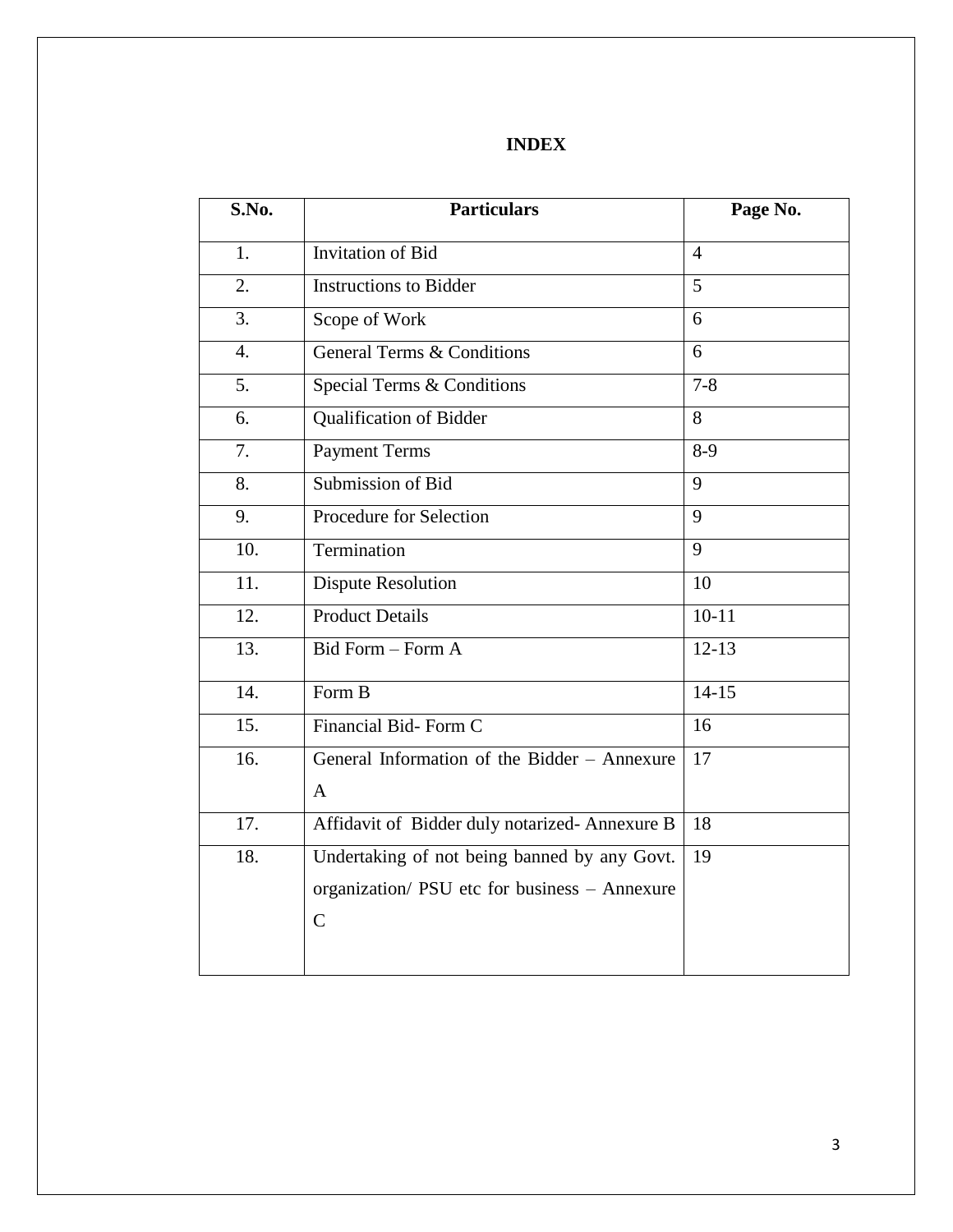#### **INVITATION OF BID**

- 1. North Eastern Regional Agricultural Marketing Corporation (NERAMAC) invites tender from reputed Manufacturers/Companies/ Firm manufacturing Bio Fertilizer and Bio Pesticides having established brand and product for a limited period for supply against various orders received from Central & State Govt. Deptt./Agencies by NERAMAC on time to time. Authorised representatives of imported well established brand having fulfilled all norms of the country are also eligible. The detailed notice can be downloaded from our website [www.neramac.com.](http://www.neramac.com/)
- 2. Interested party / Firm having relevant experience with sound financial condition may download the Bid document from NERAMAC"s website: [www.neramac.com](http://www.neramac.com/)
- 3. The tender form may also be downloaded from the website of NERAMAC i.e. [www.neramac.com](http://www.neramac.com/) and the cost of tender form of Rs.1000 may be submitted along with rate offer in the form of demand draft / Bankers Cheque drawn on any scheduled bank or by RTGS in favour of Head Office, NERAMAC Ltd. payable at Guwahati, in absence of which the bid shall be treated as cancelled.

RTGS details is as follows: Bank Name: State Bank of India, Branch Name: New Guwahati Branch, Bamunimaidam AccountNo:10566982782 IFSCCode:SBIN0000221.

4. Bid Document(s) can be submitted on the following address :

#### **MD, NERAMAC 9, RAJBARI PATH, GANESHGURI, GUWAHATI- 781005, ASSAM**

5. Processing fee Rs 2,500/-(Non refundable) and an amount Rs.25,000.00 (Rupees Twenty FiveT housand) Only should be submitted as Earnest Money(EMD) along with the tender form in the form of Demand Draft/ Banker"s cheque drawn in favour of NERAMAC Ltd payable at Guwahati for the allotted space. EMD submitted by the unsuccessful bidder will be refunded to them within seven days from the date of opening tender.

| <b>Important Dates:</b>                        |                               |
|------------------------------------------------|-------------------------------|
| Last date and time for the submission of Bid   | $: 10/09/2018$ upto 14.00 Hrs |
| Date of opening of Bids                        | $: 10/09/2018$ at 16.00 Hrs   |
| <b>Place of submission and opening of Bids</b> | : NERAMAC HEAD OFFICE         |
|                                                | 9, Rajbari Path, Ganeshguri,  |
|                                                | Guwahati-781005, Assam        |

In case the date opening falls on a holiday, the bids shall be opened on next working day at the same time and it will be binding on the Bidders for acceptance.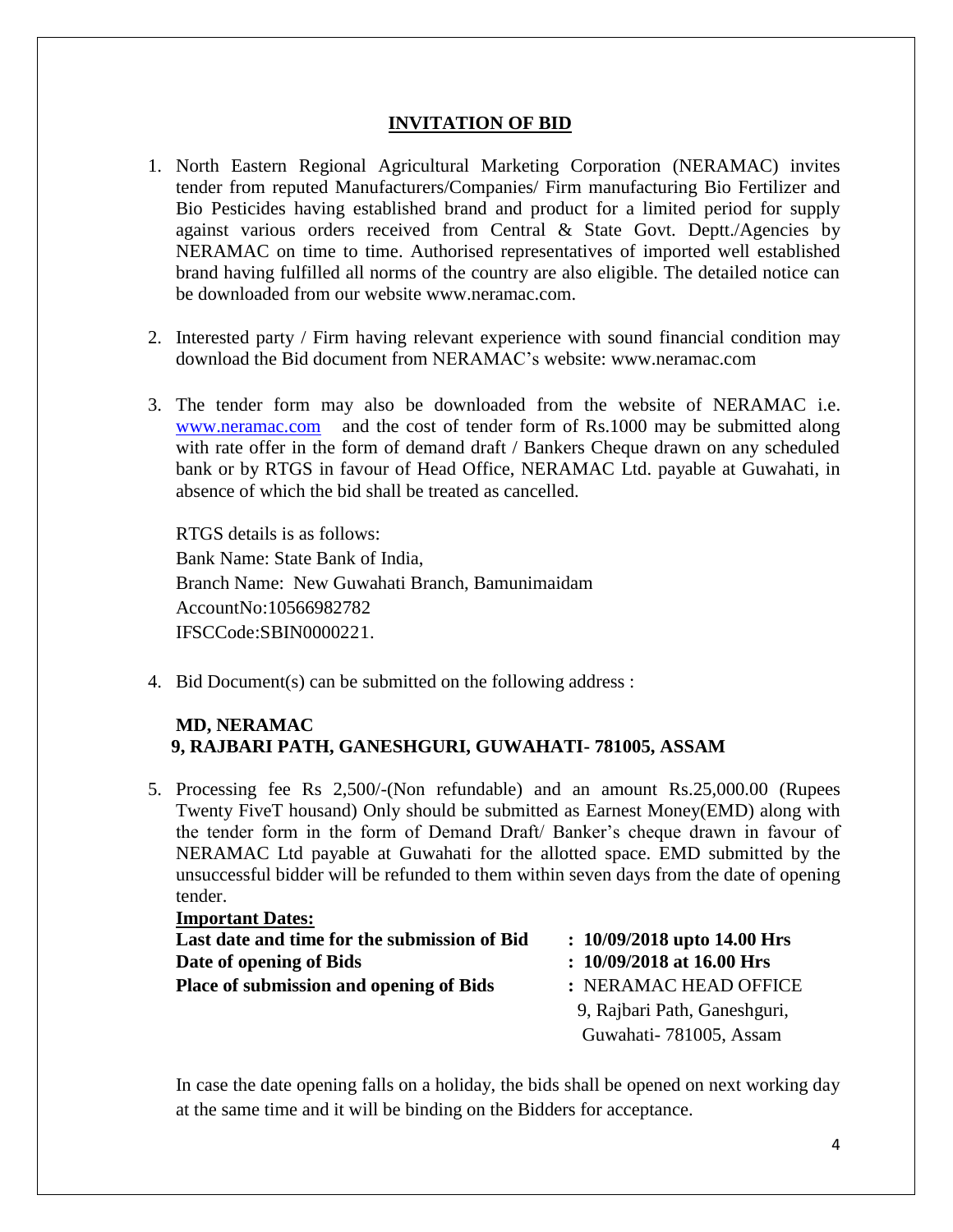#### **INSTRUCTION TO BIDDERS**

- i. Bidders are advised to participate in Bidding Process after thoroughly reading the scope of work, general and special condition of contracts and requisites for eligibility.
- ii. Copies of GST certificate, Registration Certificate, Trade License, Aadhar Card, Pan Card, Balance Sheet/ billing details of last 3 years average turnover duly certified by a chartered accountant along with Profit & Loss Statement.
- iii. Rate shall be quoted for all NER states and others states also on the basis of packed quantity in proper packing (exclusive of bag weight). The rate shall be all inclusive and no other claim on taxes etc. (if any) shall be entertained. Total value to be given in both figures and words.
- iv. Bid shall be valid for a period of 60 days from the date of acceptance of the offer.
- v. Products and prices of successful bidder shall be offered to Central / State Govt. department/ Agencies after adding trading and other charges for NERAMAC over and above prices given by manufacturer. Considering their requirement and availability of offers already with them, Department shall place indent to us. On receipt of confirmed Order from the Central/ State Govt. Department/Agencies based on Brand, Prices, Quality and services of the products and the company selected by the buyer a letter of Intent shall be offered to the Manufacturers .
- vi. Successful bidder shall have to execute an agreement with NERAMAC.
- vii. Delivery: Anywhere in the states of North Eastern Region(NER) and others States.
- viii. The tender form will be accepted only in the tender format enclosed herewith.
- ix. The bidder should ensure that each page of the tender document including rate offer is signed with name and date with rubber stamp. The bidder should also submit proof of his/her identity.
- x. Any corrigendum including extension of date or change of date for submission of the tender shall be published only on the website and that shall be deemed to have been seen by the bidders.
- xi. In case the date opening fall on a holiday, the bids shall be opened on next working day at the same time and it will be binding on the Tenderers /Bidders for acceptance.
- xii. Pre bid meeting will be held on 31.08.2018. Any clarification received/sought during pre-bid meeting shall be uploaded on our website.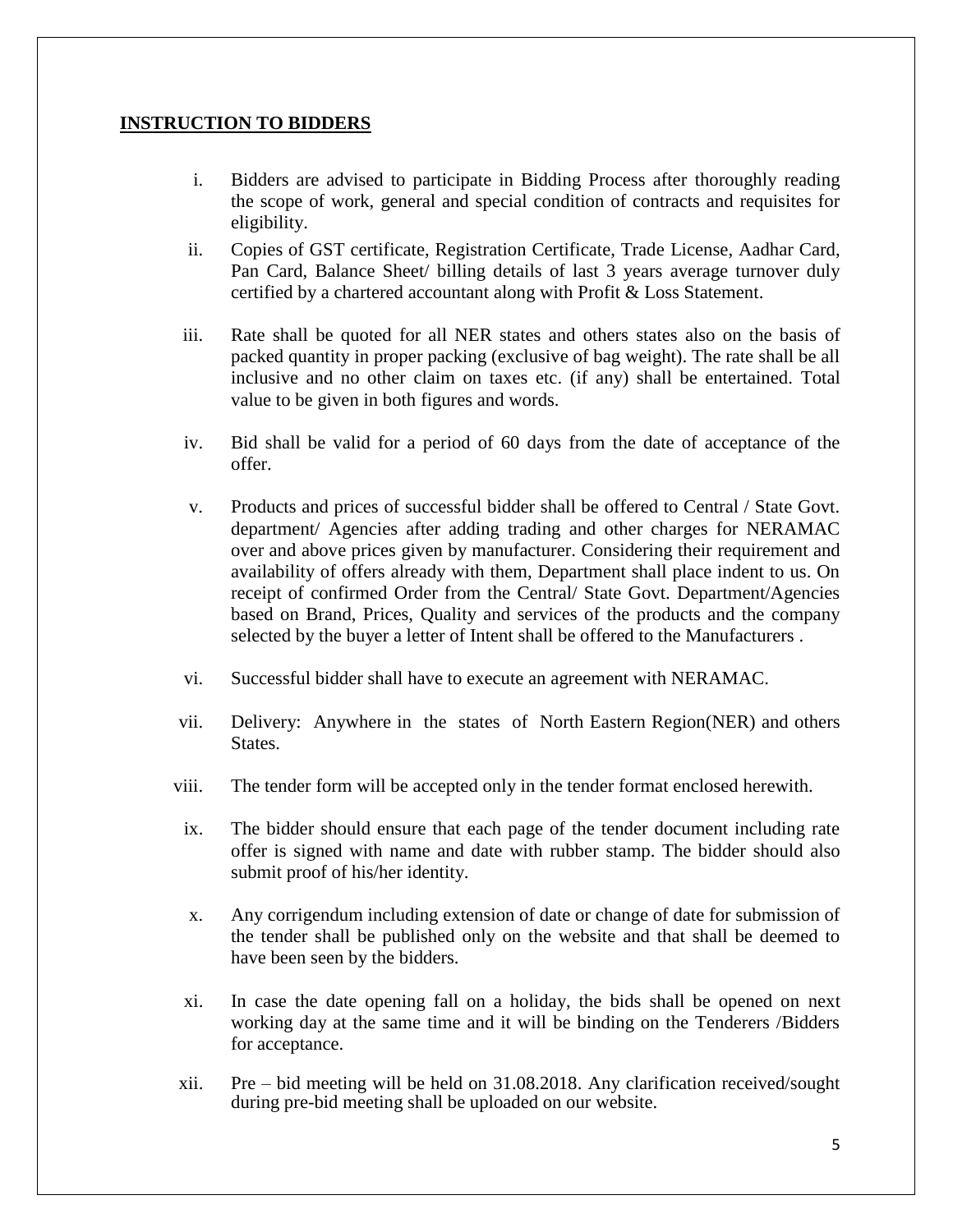#### **SCOPE OF WORK:-**

North Eastern Regional Agricultural Marketing Corporation (NERAMAC) Ltd desires to purchase Bio Fertilizers and Bio pesticide from reputed manufacturers to enhance the productivity of the farmers by making timely supply of these chemical free agri inputs. Manufacturers are solely responsible for the any product liability and supplies whatsoever. NERAMAC by registering these reputed manufacturers shall act as representative of these companies in all NER states and others states also, so that quality products can be made available timely and in best rate to the farmers of NER and other states. Throughout this bidding document, the terms "bid" and "tender" and their derivatives (bidder/tenderer, bid/tender, bidding/tendering, etc.) are synonymous.

#### **1. GENERAL TERMS & CONDITIONS**

- a) The applicants must have proper infrastructure for distribution of Bio Fertilizer and Bio Pesticides and related items even at the block level of all the districts of States of North East Region & Other States as per instruction of NERAMAC and/or ordering authority .
- b) The Agency should have adequate, qualified & experienced manpower on rolls & infrastructure.
- c) NERAMAC shall not be responsible for fluctuation of the market rate of the ordered goods. The bidder shall be required to supply the products at agreed rate only.
- d) NERAMAC will not be responsible for the losses incurred to the supplier / bidder due to charge in Govt. decisions, natural calamities, which are beyond the control of NERAMAC.
- e) If the Bidder fails to arrange the supply as per the Terms & Conditions will entitle NERAMAC shall be at liberty to cancel the order and arrange from the next party in the tender at the cost and risk of the defaulting bidder.
- f) NERAMAC may increase/decrease the final requirement of the quantity up to 100% in both the cases.
- g) Procurement shall be done only for the quantity for which NERAMAC has confirmed demand.
- h) NERAMAC will reject a proposal for award if it comes to know at any stage of bidding process that the Bidder recommended for award has engaged in corrupt or fraudulent means while competing for the contract in question and will declare the said firm/company ineligible, either indefinitely or for a stated period of time. NERAMAC may take steps for blacklisting the Firm/Company in such cases.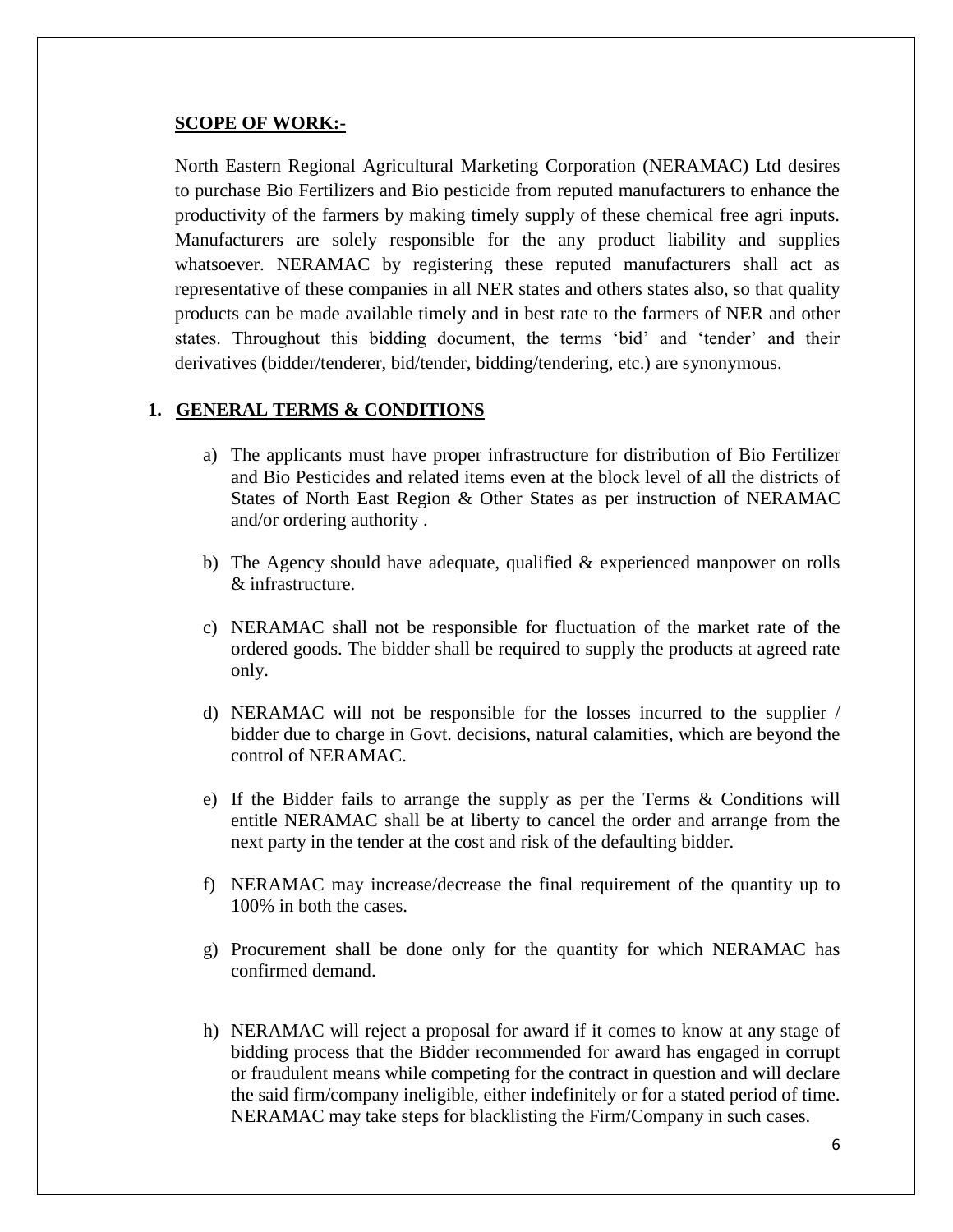#### **2. SPECIAL TERMS AND CONDITION:**

For Bio-fertilizers, Company should comply as per norms and rules of latest Fertilizer Control Order (FCO). For Bio-Pesticides, Company should comply all norms and rules of Latest Central Insecticides Board and Registration Committee (CIB&RC). Bio-Fertilizers and Bio- Pesticides should be in compliance for use in organic production as allowed/ restricted product under NPOP and should be certified by APEDA registered certifying agencies.

- a) NERAMAC may draw representative samples of the final product offered by the Manufacturers and may examine them in any accredited Test Laboratory (QCL) or any other laboratory identified by NERAMAC.
- b) NERAMAC will draw samples for 25% more quantity than the supply order, to ensure that in the event of failure of any lot in Laboratory there is no short fall in the supply from the ordered quantity.
- c) Manufacturer shall bear the cost of Test and which may be deducted from first instalment.
- d) Manufacturers will provide the certification tag, thread, seal essentially and arrange the packing, sealing, labelling, tagging, stacking and loading at his cost, besides arrangement of packing materials like bags & labels etc.
- e) In the event of any dispute / complaint with reference to the product quality, the Company/Firm he shall bear the loss / damage, if any, sustained by NERAMAC to the relevant extent. The Manufacturers shall, at his cost, take back part or full quantity of such damaged/defective products and shall indemnify NERAMAC fully including any compensation against the Quality and Quantity of such damaged/defective product supplied.
- f) Procurement shall be done only for the quantity for which NERAMAC has confirmed demand. If required, NERAMAC may repeat the order for the additional quantity within two months from the date of security deposit remittance with mutual consent

#### g) **EXECUTION OF AGREEMENT:**

Successful bidder shall have to execute an agreement as specified within 10 days from the date of dispatch of acceptance letter of the tender.

h) **PERFORMANCE SECURITY:** The successful bidder shall have to submit an amount equal to 5% of the total value of the work as Performance Security within seven days of acceptance of their offer by Demand Draft drawn in favour of NERAMAC Ltd. payable at Guwahati or by NEFT/RTGS to NERAMAC"s account.EMD of successful parties shall be automatically adjusted against performance guarantee/ security deposit.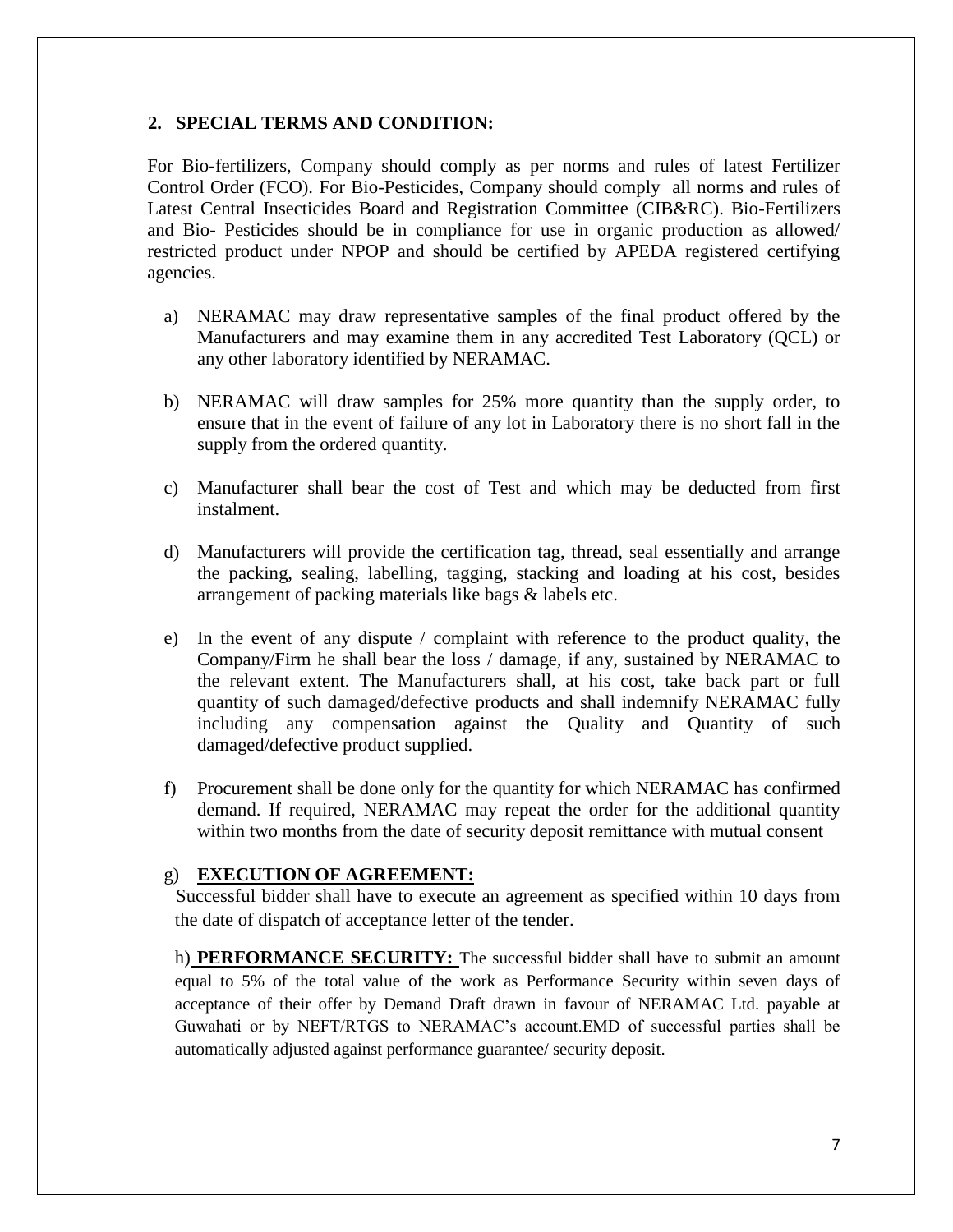## **3. QUALIFICATION OF THE BIDDER:-**

All bidders shall include the following information and documents with their bid: -

- a) The minimum turnover of the company in regard to Supply of Bio fertilizer/ Bio Pesticide should be average Rs.500.00 Lakhs per annum each for last 3 years. The turnover of Supply of Bio fertilizer/ Bio Pesticide division should be reflected in balance sheet/billing details certified by the chartered accountant. In case this turnover is not reflected separately in the balance sheet, a certificate in respect of the turnover of the Supply of Bio fertilizer/ Bio Pesticide division by the chartered accountant of the company should be enclosed.
- b) The company must have work experience of at least five years in Manufacturing/ Supply of Bio fertilizer/ Bio Pesticide.
- c) For Bio-fertilizers, Company should comply as per norms and rules of Latest Fertilizer control Order (FCO)
- d) For Bio-Pesticides, Company should comply by all norms and rules of Latest Central Insecticides Board and Registration Committee (CIB&RC).
- e) Bio-Fertilizers and Bio- Pesticides should be in compliance for use in organic production as allowed/ restricted product under NPOP and should be certified by APEDA registered certifying agencies.
- f) Bidder should have executed a single order of minimum Rs.50.00 Lakhs order value in similar item in Govt. / Semi Govt. agencies in a single year. Order copies should be attached.
- g) The bidder should be financially sound and required to submit solvency certificate from the bank for a minimum average balance of Rs. 25 lacs along with the bid. The banker"s certificate in this respect issued before 01/04/2018 will not be accepted.
- h) The bidder should have valid Registration Certificate / Trade License/PAN Card /GST Registration etc.
- i) Bidder should not be blacklisted by Central or State Government or Government Organizations/Agencies, self certified Certificate is to be attached, and counter signed by Notary.

## **4. PAYMENT TERM:**

90% payment will be released through RTGS within 30 days after the receipt of payments from the respective buyer and completion of all formalities. NERAMAC will retain 10% payment along with Security Deposit as retention money and shall be released after receipt and completion of all formalities inclusive of NOC/ Successful execution certificate from the concerned Central/State Govt. Department/Agencies.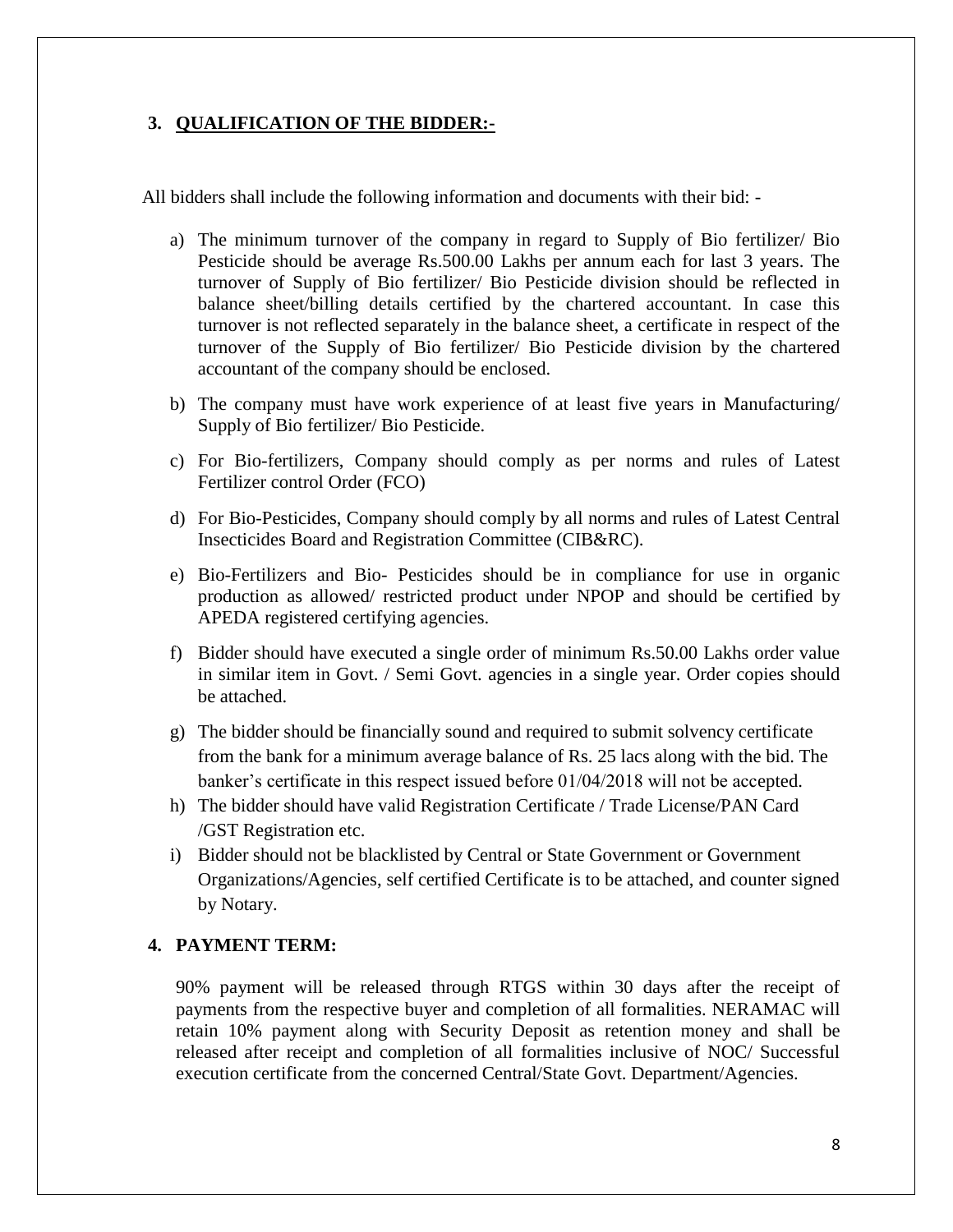#### **5. SUBMISSION OF BID:-** The bidder shall submit the bid in two separate parts:

**Part-I** shall be named "Technical **Bid**" and shall comprise of is under:-

- a) FORM B
- b) Bid Security in the form as specified .
- c) Qualification Information and supporting documents as specified
- d) Certificates and undertakings as specified.

#### **Part-II** shall be named "**Financial Bid** "and shall comprise of is under

- a) Form A.
- b) Form for financial proposal: Form C

Each part will be separately sealed and marked in accordance with the sealing and Marking Instructions. The bidder shall prepare **Two Copies** of the bid and shall mark them as "**Original** "and "**Copy** "respectively.

# **6. PROCEDURE FOR SELECTION**:-

All the applications received in response to the notice for EOI will be scrutinized by the Evaluation Committee to be formed by NERAMAC in two phase evaluation process:

#### **Phase-I:**

All the proposals received will be scrutinized to assess their eligibility based on the qualifying criteria. Those proposals which do not meet the qualifying criteria will be rejected, forthwith, or at any stage of detection.

#### **Phase II:**

Technically qualified Bidder, who has quoted the lowest quoted price shall be selected.

#### **7. TERMINATION**

NERAMAC reserves the right to terminate the Agreement proposed to be executed with the successful party upon 60 days written notice to successful bidder in the event,

- a. Successful bidder violates any clauses applicable to this Tender;
- b. Unsatisfactory performance by the successful bidder at any time during the contract period;
- c. Misrepresentation of information at any time during the contract period

#### **8. DISPUTE RESOLUTION**

a) In the event, any dispute arises between the successful bidder and NERAMAC in connection with this tender, the construction of any provision of this tender or the rights, duties or liabilities of the successful bidder/ NERAMAC under this tender, same shall be referred to a sole Arbitrator to be appointed by the Managing Director, NERAMAC. The venue of Arbitration shall be at Guwahati and the cost of Arbitrator shall be shared equally by both the parties.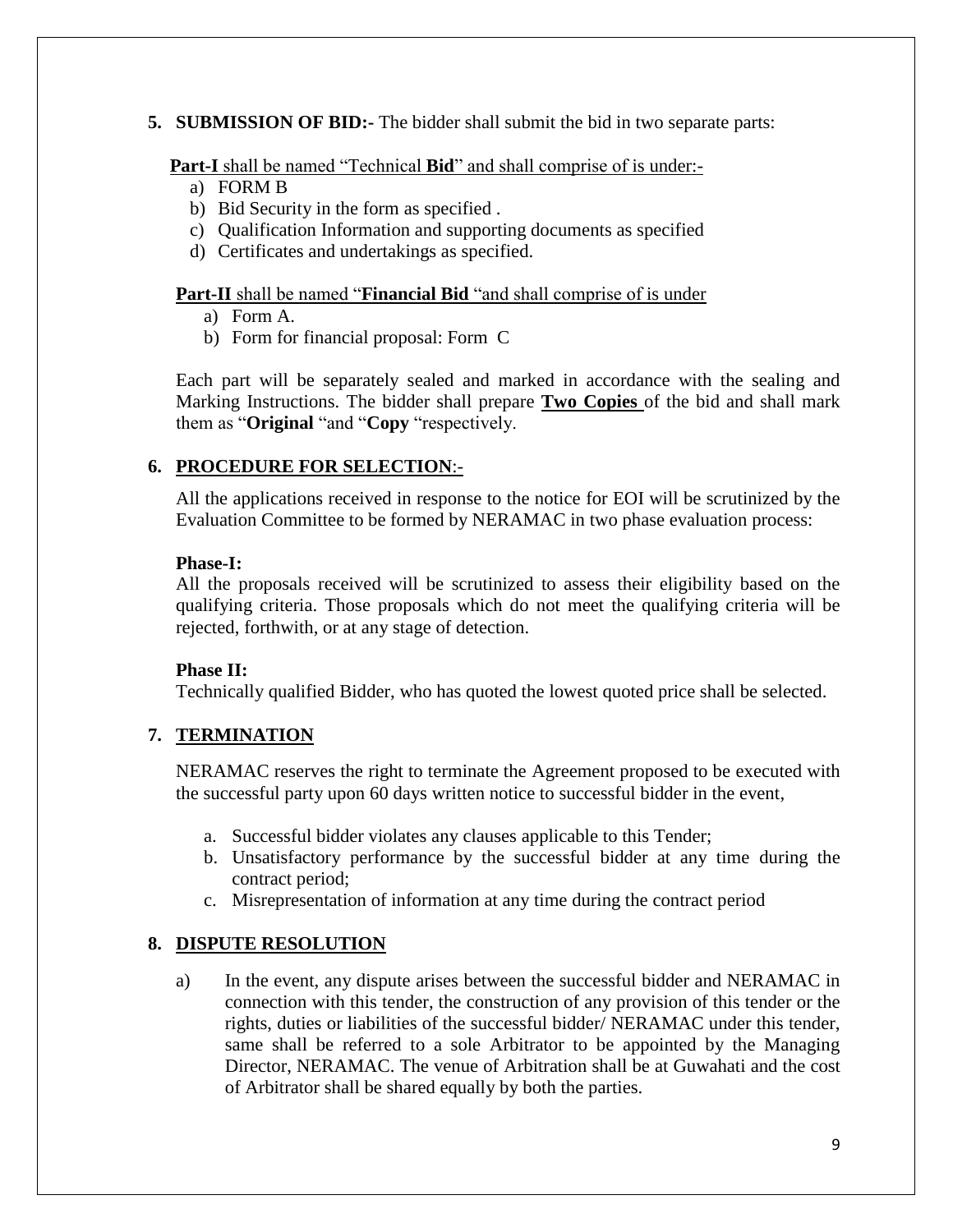# **9. PRODUCT DETAILS** :

| PRODUCT CATEGORY           |                                                                     |  |
|----------------------------|---------------------------------------------------------------------|--|
|                            | <b>DESCRIPTION</b>                                                  |  |
|                            | Azadirachtin 0.15% (1500PPM)                                        |  |
|                            | Azadircahtin 0.03% (300 PPM)                                        |  |
|                            | Bacillus Thuringinensis-K 5% WP                                     |  |
|                            | Beauveria bassiana 1.15% wp                                         |  |
|                            | Pseudomonas fluorescens 1.75% WP                                    |  |
|                            | Trichoderma Viride 1% WP                                            |  |
| <b>GROUP BIO-PESTICIDE</b> | Any Other recommended Bio-Pesticide                                 |  |
|                            | Azospirillum(Liquid)<br>Azospirillum(Powder)<br>Azotobactor(Liquid) |  |
|                            |                                                                     |  |
|                            | Azotobactor(Powder)                                                 |  |
|                            | P.S.B(Powder)                                                       |  |
|                            | PSB(Liquid)                                                         |  |
|                            | Rhizobium(Liquid)                                                   |  |
|                            | Rhizobium(Powder)                                                   |  |
|                            | Zinc Solubilising Bacteria                                          |  |
|                            | KSB (Potassium Solubilising Bacteria)                               |  |
|                            | Any Other recommended Bio-Fertilizers                               |  |

**I have read and understood the foregoing Terms & Conditions and I agree to abide by them.**

Signature of the Bidder:

Name: ………………………………….

Full Address: ………………………

…………………………………………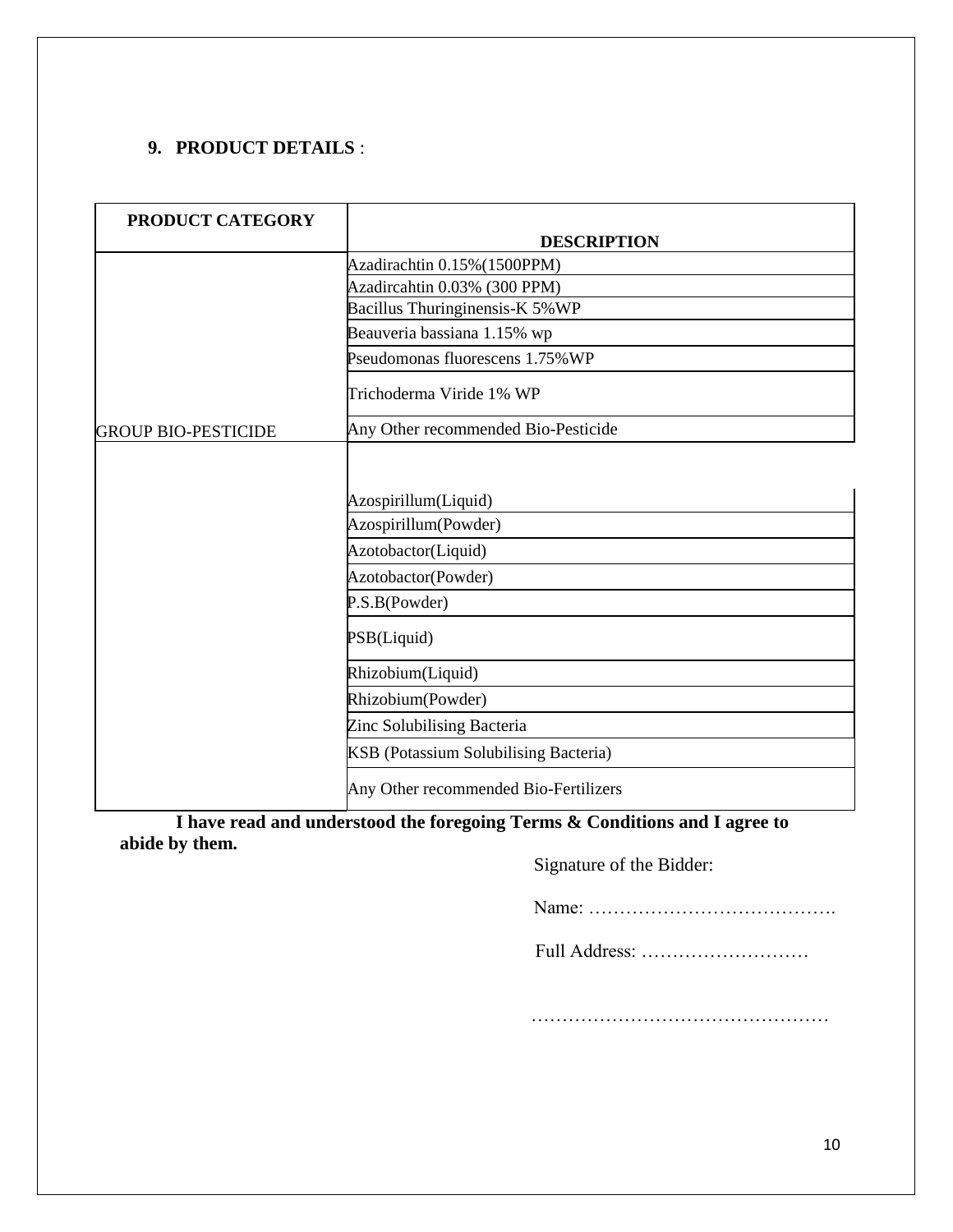# **FORM - A**

#### **BID FORM**

**To, The Managing Director, NERAMAC 9 RajbariPath, G.S Road, Guwahati – 781005, Assam, India**

## **Subject: Supply of Bio Fertilizer and Bio Pesticides from reputed Manufacturer/Companies/Firms for NER states and Other States of India**

Sir,

The undersigned having read and examined in detail all the tender documents pertaining to your assignment; do hereby express the interest to do the work as specified in the scope of work.

| <b>S. No.</b> | <b>DESCRIPTION</b>                                   | <b>RESPONSE</b> |
|---------------|------------------------------------------------------|-----------------|
| 1.            | Name of the Organization                             |                 |
| 2.            | Address                                              |                 |
| 3.            | Name, designation $\&$ address of the person to whom |                 |
|               | all references shall be made                         |                 |
| 4.            | Telephone (with STD code)                            |                 |
| 5.            | Mobile No. of the contact person                     |                 |
| 6.            | E- mail of the contact person                        |                 |
| 7.            | Fax No. (with STD code)                              |                 |
| 8.            | Location for Bid is offered (refer to Tentative      |                 |
|               | Location clause)                                     |                 |

We enclose herewith the following documents:

- 1. Letter of Authorization.
- 2. Form A should be submitted on the company"s/ Firm letter head duly seal and signed by the authorized person.
- 3. Processing Fee of Rs. 2,500/- and EMD of Rs. 25,000/- per bid (placed in Technical bid only) vide RTGS/NEFT/POS or DD in favour of

**Name : NERAMAC LTD Bank Name: State Bank of India, Branch Name: New Guwahati Branch, Bamunimaidam AccountNo:10566982782 IFSCCode:SBIN0000221**.

- 4. Form " $B$ ".
- 5. Self Attested copies of Supporting Documents.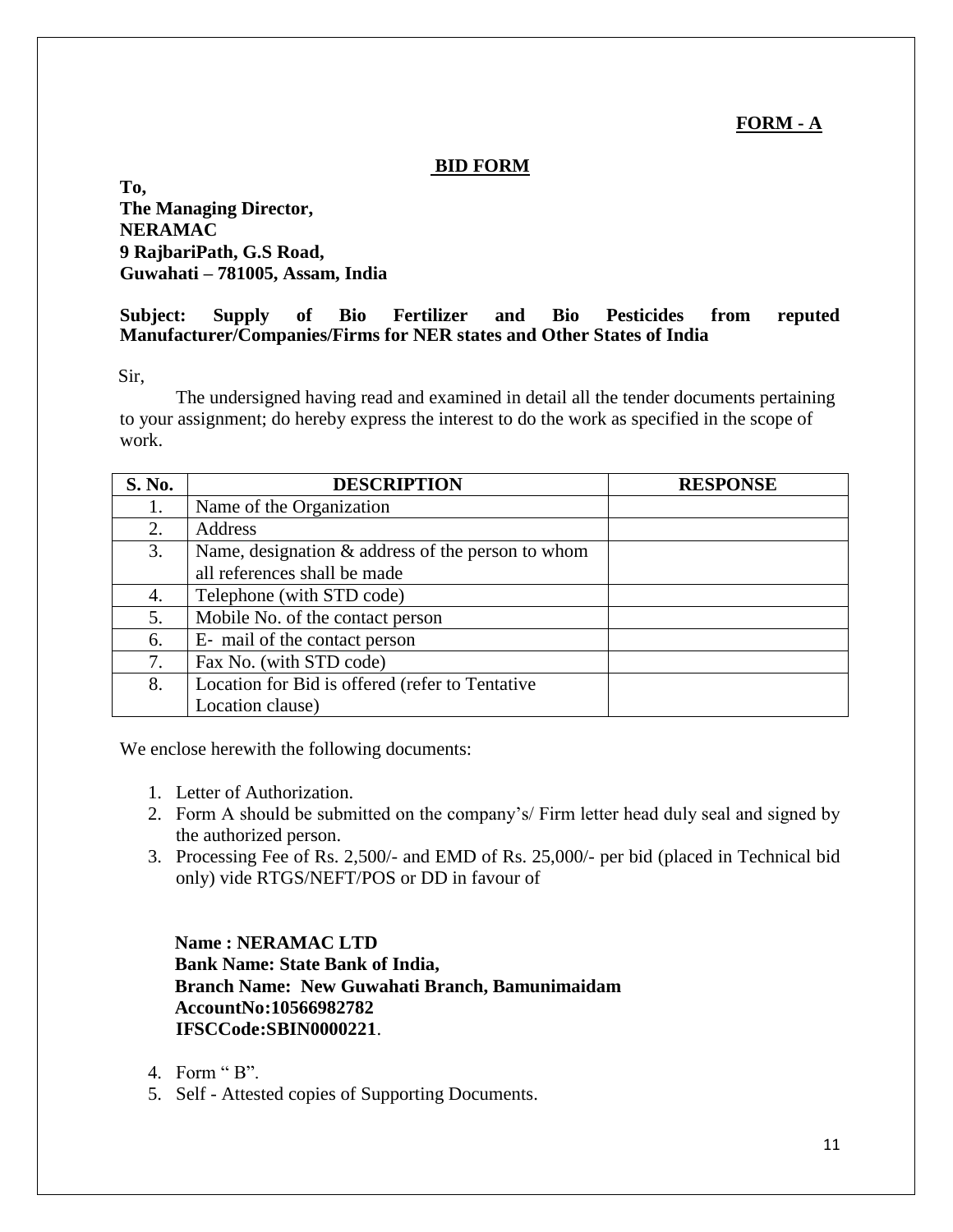I/ We hereby declare that my/ our Tender is made in good faith and the information contained is true and correct to the best of my/ our knowledge and belief.

Thanking you, Yours faithfully (Signature of the Applicant /Company seal) Name: Witness by - Signature: Designation: Dated: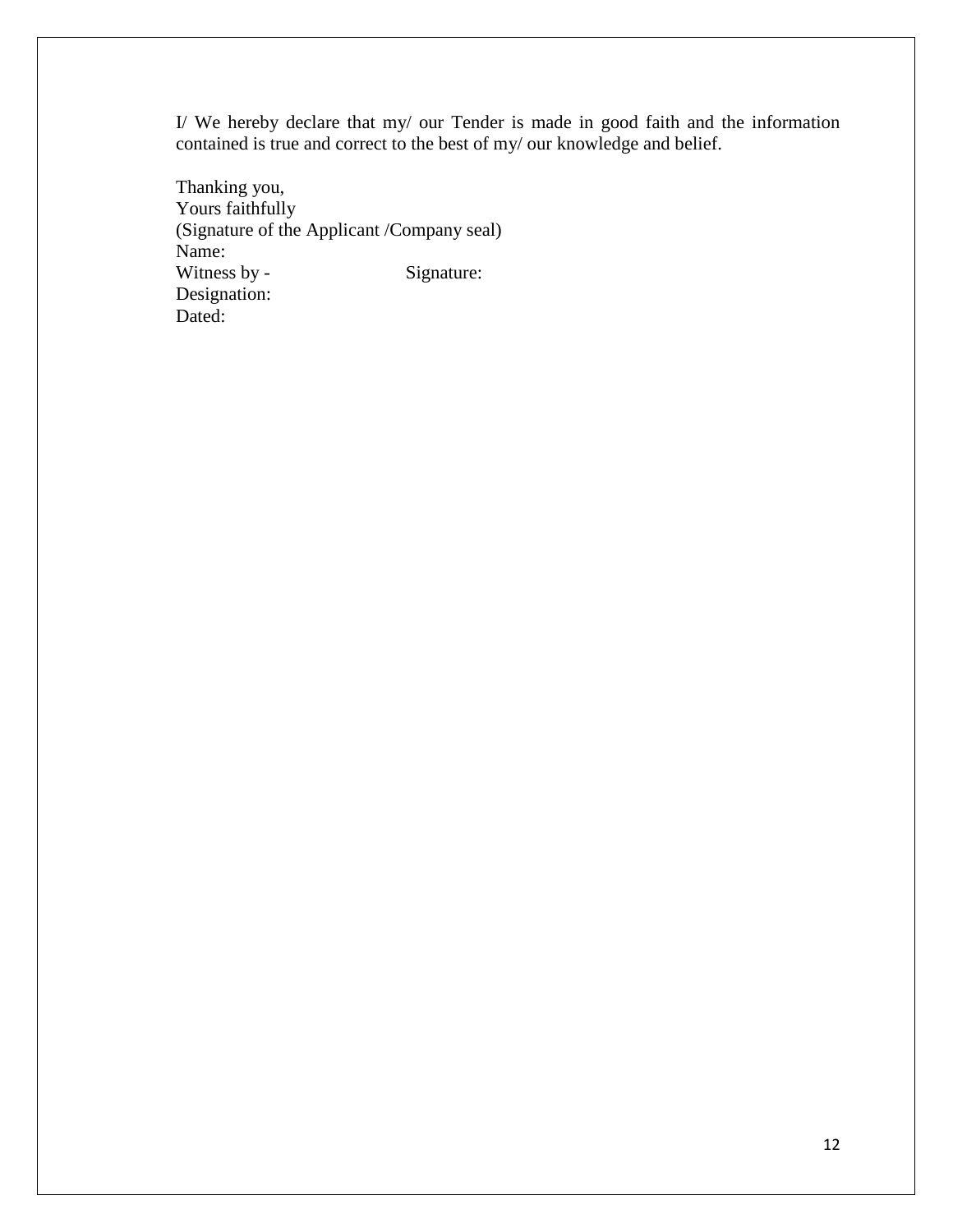#### **FORM - B**

# **(FORMAT FOR TECHNICAL BID)**

# **To Managing Director, NERAMAC, 9 Rajbari Path, G.S Road, Guwahati – 781005, Assam, India**

#### **Sub: Supply of Bio Fertilizer and Bio Pesticides from reputed Manufacturer/Companies/Firms for NER states and Other States of India.**

Sir,

With reference to your subject mentioned tender in NERAMAC website [:www.neramac.com,](http://www.neramac.com,/) we hereby submitting our technical bid as per the Terms and Conditions provided by you. The particulars of offer are given below:

| <b>SI.NO</b>   | <b>QUALIFYING CRITERIA</b>                   | <b>COMMENTS OF</b> | <b>DEVIATION</b> |
|----------------|----------------------------------------------|--------------------|------------------|
|                |                                              | <b>BIDDER</b>      | <b>YES/NO</b>    |
|                |                                              | (along with        |                  |
|                |                                              | supporting         |                  |
|                |                                              | Documents)         |                  |
| 1              | Name of the Company/Firm/NGO                 |                    |                  |
| $\overline{2}$ | Registered Address of the Company            |                    |                  |
| 3              | <b>Nature of Business</b>                    |                    |                  |
| $\overline{4}$ | of<br>The<br>the<br>minimum<br>turnover      |                    |                  |
|                | company in regard to Supply of Bio           |                    |                  |
|                | fertilizer/ Bio Pesticide should be          |                    |                  |
|                | average Rs. 500.00 Lakhs per annum           |                    |                  |
|                | each for last 3 years. The turnover of       |                    |                  |
|                | Supply of Bio fertilizer/ Bio Pesticide      |                    |                  |
|                | division should be reflected in balance      |                    |                  |
|                | sheet/billing details certified by the       |                    |                  |
|                | chartered accountant. In case this           |                    |                  |
|                | turnover is not reflected separately in      |                    |                  |
|                | the balance sheet, a certificate in          |                    |                  |
|                | respect of the turnover of the Supply        |                    |                  |
|                | of Bio fertilizer/ Bio Pesticide division    |                    |                  |
|                | by the chartered accountant of the           |                    |                  |
|                | company should be enclosed                   |                    |                  |
| 5              | company must have<br>work<br>The             |                    |                  |
|                | experience of at least five years in         |                    |                  |
|                | Manufacturing/<br>of<br><b>Bio</b><br>Supply |                    |                  |
|                | fertilizer/ Bio Pesticide.                   |                    |                  |
| 6              | For Bio-fertilizers, Company should          |                    |                  |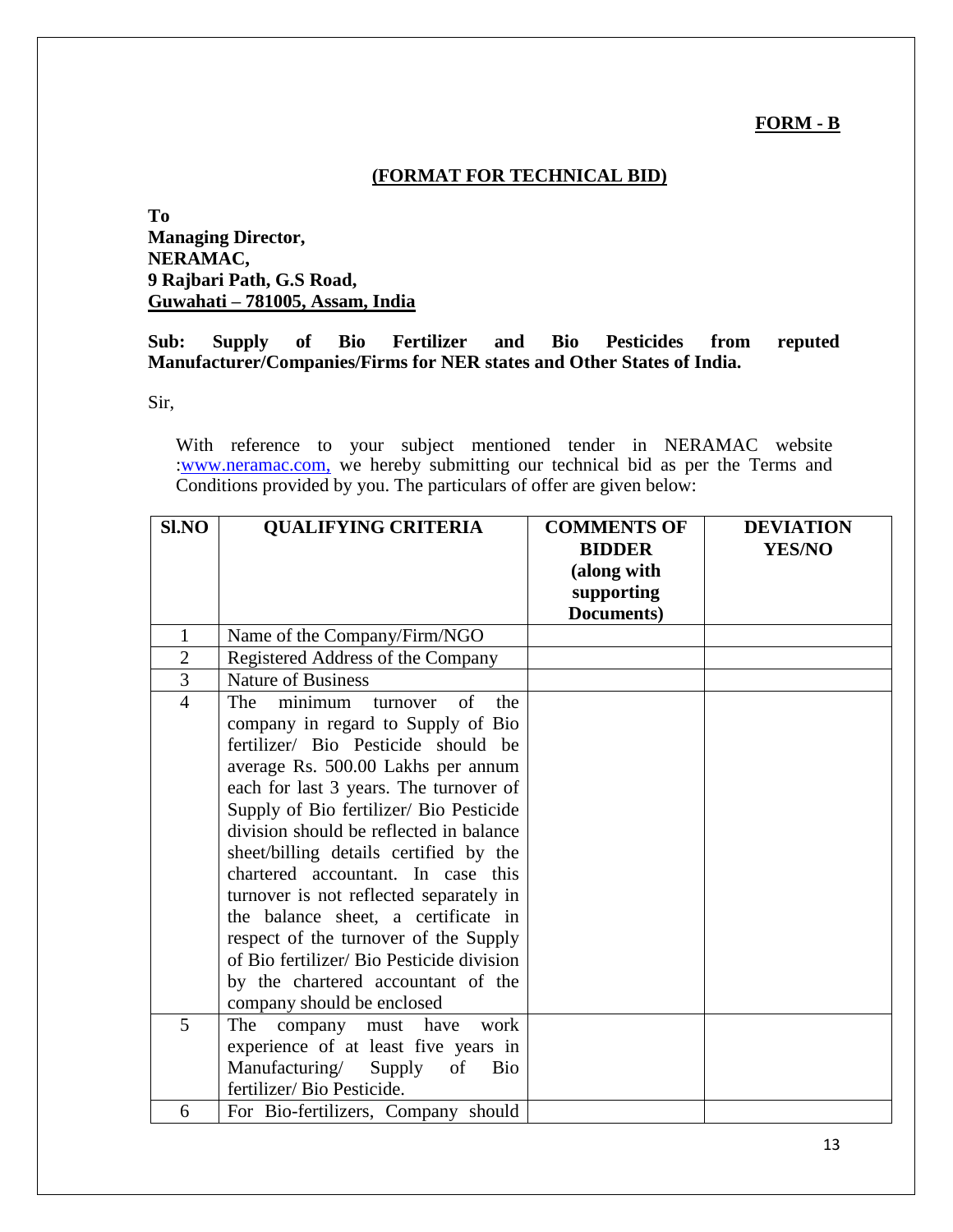|                | comply as per norms and rules of          |  |
|----------------|-------------------------------------------|--|
|                | Latest Fertilizer control Order (FCO)     |  |
|                |                                           |  |
| $\overline{7}$ | For Bio-Pesticides, Company should        |  |
|                | comply by all norms and rules of          |  |
|                | Latest Central Insecticides Board and     |  |
|                | Registration Committee (CIB&RC).          |  |
| 8              | Bio-Fertilizers and Bio-Pesticides        |  |
|                | should be in compliance for use in        |  |
|                | production<br>allowed/<br>organic<br>as   |  |
|                | restricted product under NPOP and         |  |
|                | should be<br>certified by<br><b>APEDA</b> |  |
|                |                                           |  |
|                | registered certifying agencies.           |  |
|                |                                           |  |
| 9              | Bidder should have executed a single      |  |
|                | order of minimum Rs.50.00 lakhs           |  |
|                | order value in similar item in Govt. /    |  |
|                | Semi Govt. agencies in a single year.     |  |
|                | Order copies should be attached.          |  |
| 10             | The bidder should be financially sound    |  |
|                | and required to submit solvency           |  |
|                | certificate from the bank for a           |  |
|                | minimum average balance of Rs. 25         |  |
|                | lacs along with the bid. The banker's     |  |
|                | certificate in this respect issued before |  |
|                | 01/04/2018 will not be accepted.          |  |
| 11             | valid<br>bidder<br>should have<br>The     |  |
|                | Registration Certificate /<br>Trade       |  |
|                | License/PAN Card /GST Registration        |  |
|                | etc.                                      |  |
| 12             | Bidder should not be blacklisted by       |  |
|                | Central or State Government<br>or         |  |
|                | Government Organizations/Agencies,        |  |
|                | Certificate is to be attached, and        |  |
|                | counter signed by Notary.                 |  |

# Signature of the Bidder: Name: …………………………………. Full Address: ……………………… ………………………………………….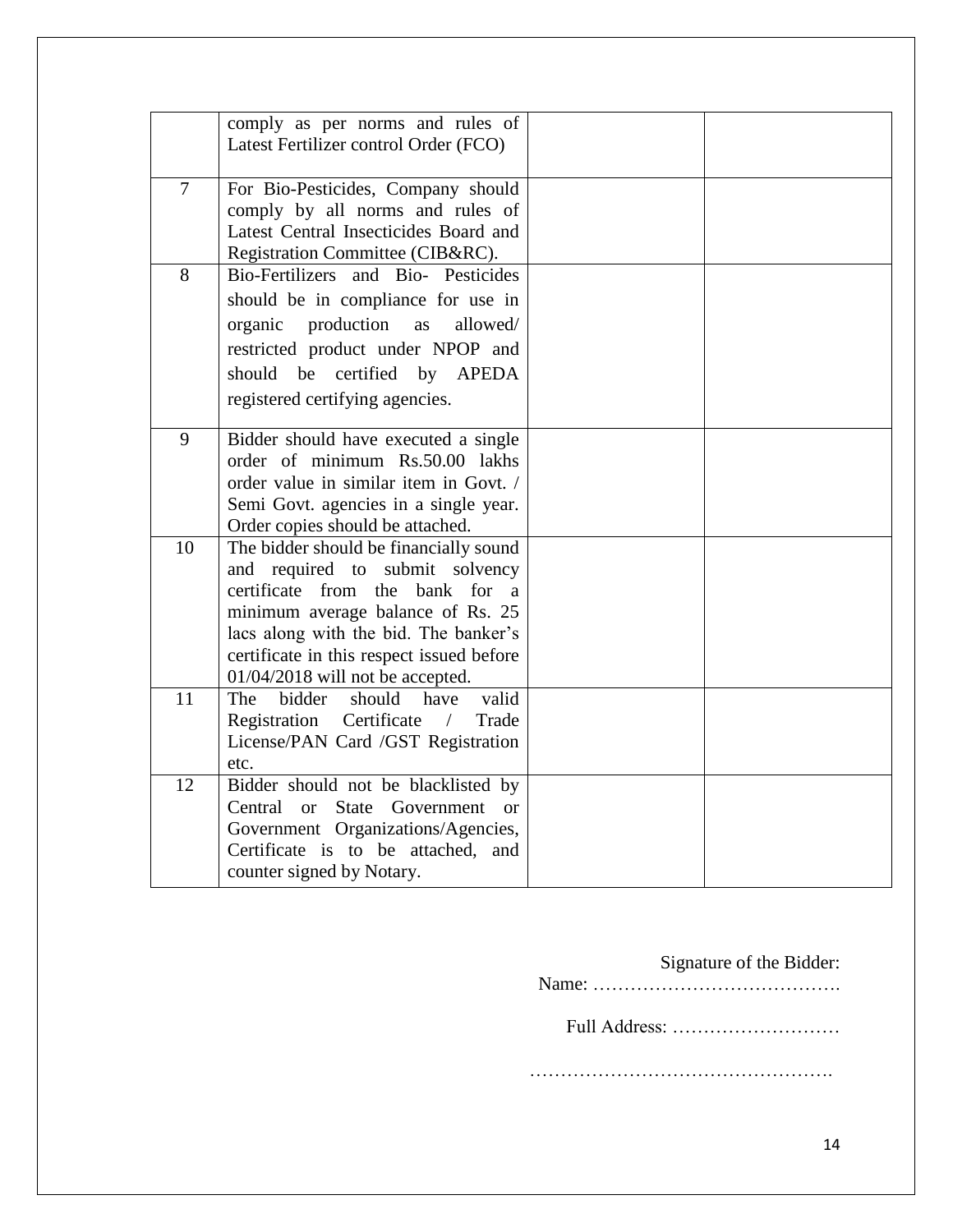**FORM - C**

# **( FORMAT FOR FINANCIAL BID)**

To

Managing Director, NERAMAC, 9 Rajbari Path, G.S Road, Guwahati – 781005, Assam, India

# Sub: **Supply of Bio Fertilizer and Bio Pesticides from reputed Manufacturer/Companies/Firms for NER states and Other States of India**

Sir,

With reference to your subject mentioned tender in NERAMAC website : [www.neramac.com,](http://www.neramac.com/) we hereby quote our most competitive rates for the **Bio Fertilizer and Bio Pesticides from reputed Manufacturer/Companies/Firms for NER states and Other States of India** as per the Terms and Conditions provided by you. The particulars of offer are given below:

| Sl. No | <b>Description</b>   Brand | <b>Name</b> | <b>Packing</b><br><b>Size</b> | <b>Basic Rate   GST</b> | Rate |
|--------|----------------------------|-------------|-------------------------------|-------------------------|------|
|        |                            |             |                               |                         |      |
|        |                            |             |                               |                         |      |

# **OFFER RATES FOR BIO FERTILIZERS:**

#### **OFFER RATES FOR BIO PESTICIDES:**

| Sl. No | <b>Description</b>   Brand | <b>Name</b> | <b>Packing</b><br><b>Size</b> | <b>Basic Rate</b>   GST | Rate |
|--------|----------------------------|-------------|-------------------------------|-------------------------|------|
|        |                            |             |                               |                         |      |
|        |                            |             |                               |                         |      |

Thanking you,

Yours faithfully,

Signature of the Bidder: Name: ………………………………….

Full Address: ………………………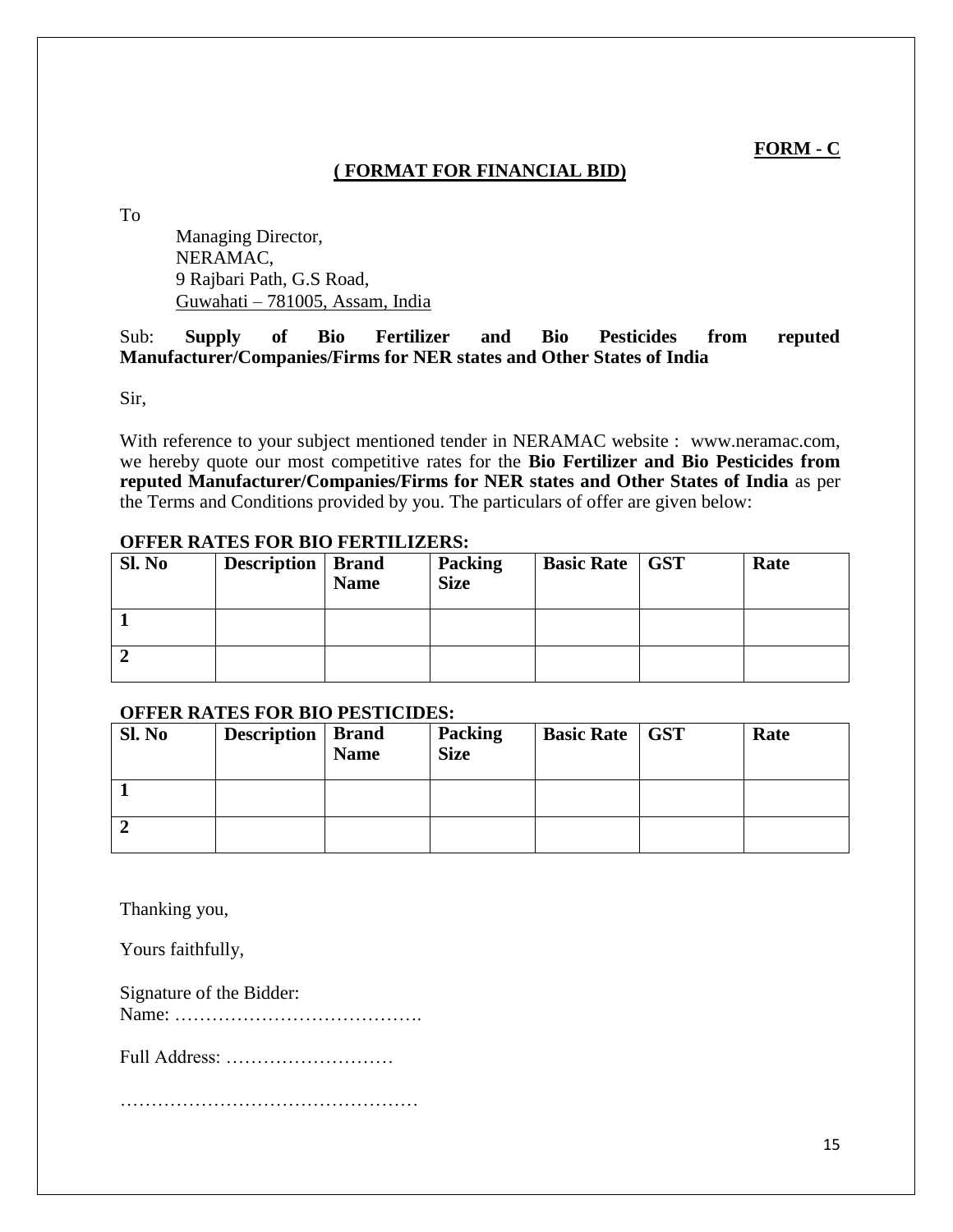# **Annexure-A: General Information of the Bidder**

1. (a) Name :

(b) Address of Registered Office:

2. Details of individual(s) who shall serve as the point of contact/ communication for NERAMAC:

- (a) Name :
- (b) Designation :
- (c) Company :
- (d) Address :
- (e) Telephone Number :
- (f) Fax Number :
- (g) E-Mail Address :
- 3. In case of Consortium/JV:

a. The information above  $(1 \& 2)$  shall be provided for all the members of the JV/Consortium.

b. Information regarding role of each member :

Signed

(Name of the Authorized Signatory)

For and on behalf of (Name of the Bidder)

Designation Place:

Date: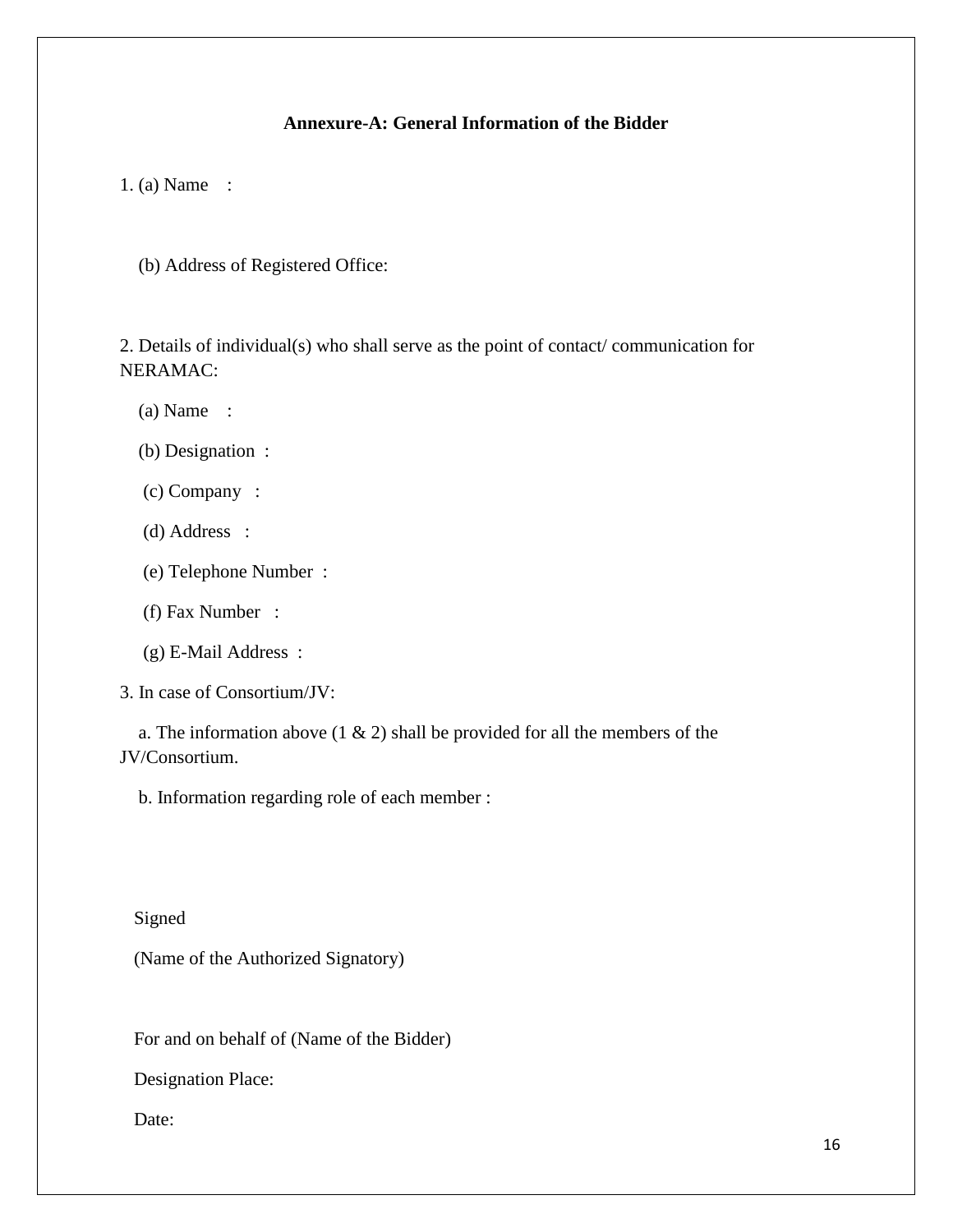# **Annexure-B: Affidavit (Duly Notarized)**

#### **(To be given by the Bidder on a Non Judicial Stamp Paper of Rs. 20)**

I, ……………… S/o ………………………, aged about ……., Resident of ….…………..\_working as …………...(insert designation) of the ………………..(insert name of the single bidder/consortium member if a consortium), do hereby solemnly affirm and state as follows :

- 1. I am the authorised signatory of …………..(insert name of company/ FIRM/ consortium ) (hereinafter referred to as "Bidder") having its registered office at ……………………….. I am duly authorised vide Authority Letter/ Board Resolution dated …………. of the Bidder to swear and depose this Affidavit on behalf of the bidder.
- **2.** I have submitted information with respect to our eligibility for "**Supply of Bio Fertilizer and Bio Pesticides from reputed Manufacturer/Companies/Firms for NER states and Other States of India"**to North Eastern Regional Agricultural Marketing Corporation (NERAMAC). I state that all the said information submitted by us is accurate, true and correct and is based on our records available with us.
- 3. I hereby declare that if any point of time, in case NERAMAC requests any further/ additional information regarding our financial and/or technical capabilities, or any other relevant information, we shall promptly and immediately make available such information accurately and correctly to the satisfaction of NERAMAC.
- 4. I state that, we fully acknowledge and understand that furnishing of any false or misleading information by us in our Bid shall entitle us to be disqualified from the tendering process for the said project. The costs & risks for such disqualification shall be entirely borne by us
- 5. I state that all the terms and conditions of the Bid Document have been duly complied with.
- 6. I on behalf of \_\_\_\_\_\_\_\_\_\_\_\_\_\_\_, undertake to work as per the terms and conditions rolled out by NERAMAC.
- 7. I understand that NERAMAC reserves the right to accept or reject and to cancel the empanelment process and reject all expression of interests at any time prior to the award of contract, without assigning any specified reasons whatsoever.

#### DEPONENT

(Name, Designation with & Seal)

#### **VERIFICATION:-**

I, the above-named deponent, do verify that the contents of paragraphs 1 to 7 of this affidavit are true and correct to my knowledge. No part of it is false and nothing material has been concealed.

Verified at ………………………, on this …………………. .day of………….…….., 2018.

DEPONENT (Name, Designation with & Seal)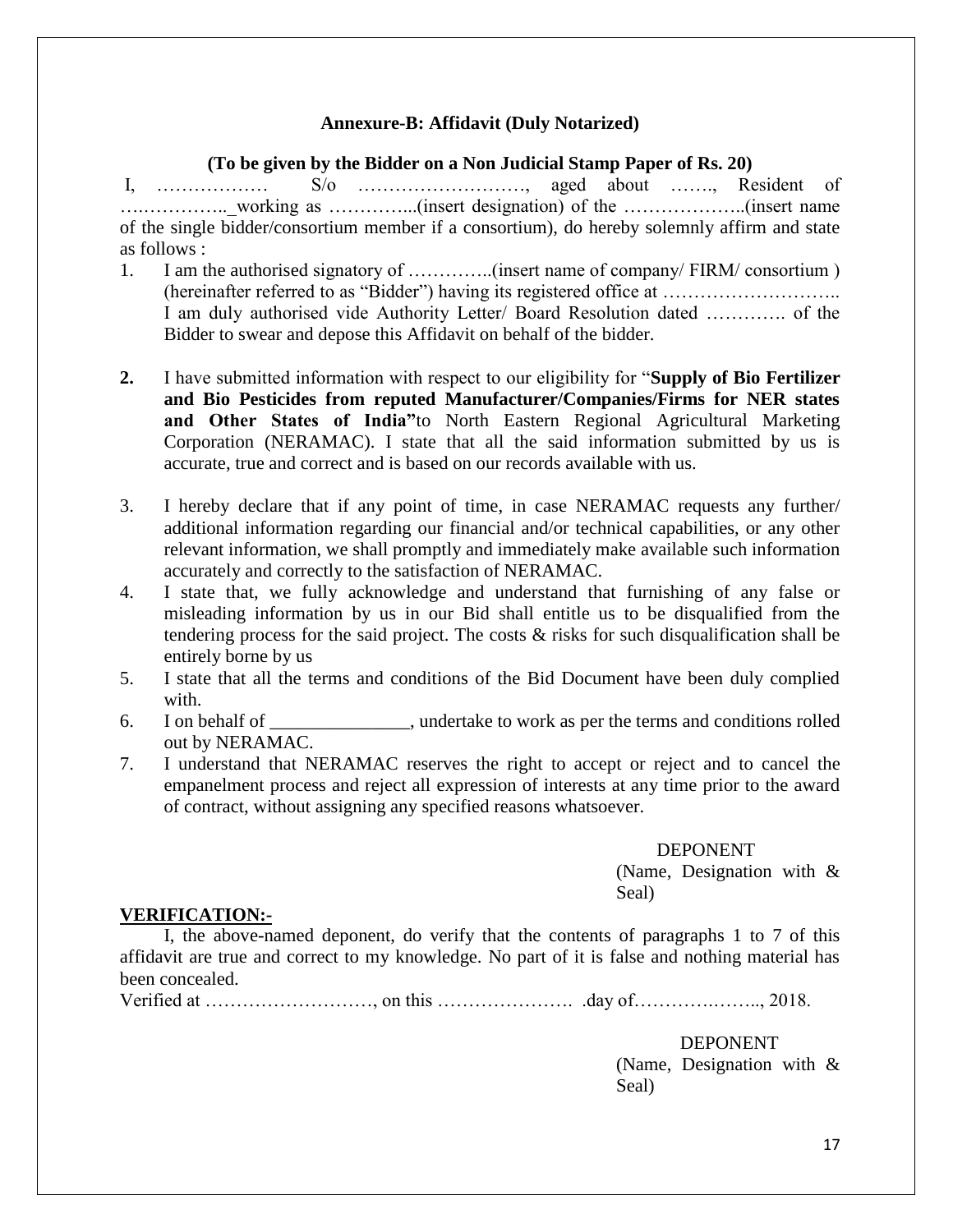# **Annexure-C: Undertaking for not being banned for business by any Govt. Organisation/PSU/etc. (Duly Notarized)**

## **(To be given by the Bidder on a Non Judicial Stamp Paper of Rs. 20)**

I / We \_\_\_\_\_\_\_\_\_\_\_\_\_\_\_\_\_\_\_\_\_\_\_\_ Proprietor/ Partner(s)/ Authorized Distributor /agent of M/S. \_\_\_\_\_\_\_\_\_\_\_\_\_\_\_\_\_\_\_\_\_\_\_\_\_\_\_\_\_\_\_\_\_\_\_\_\_\_\_\_\_\_\_ hereby declare that the firm/company namely  $M/s$ . not been blacklisted or debarred in the past by Union / State Government/ PSU/ Local Bodies or organization from taking part in Government tenders in India.

#### Or

| I/We                                                         |                                                                                         | Manufacture / Partner(s)/ Authorized Distributor / agent of |
|--------------------------------------------------------------|-----------------------------------------------------------------------------------------|-------------------------------------------------------------|
|                                                              |                                                                                         | hereby                                                      |
| declare that the                                             |                                                                                         |                                                             |
| Firm/companynamelyM/s.                                       |                                                                                         |                                                             |
|                                                              | ______ was blacklisted or debarred by Union / State Government or any Organization from |                                                             |
|                                                              |                                                                                         |                                                             |
|                                                              |                                                                                         |                                                             |
| firm/company is entitled to take part in Government tenders. |                                                                                         |                                                             |

In case the above information found false I/we are fully aware that the tender/ contract will be rejected/cancelled by NERAMAC, and EMD/ Performance Security shall be forfeited.

# STAMP & SIGNATURE OF AUTHORISED **SIGNATORY**